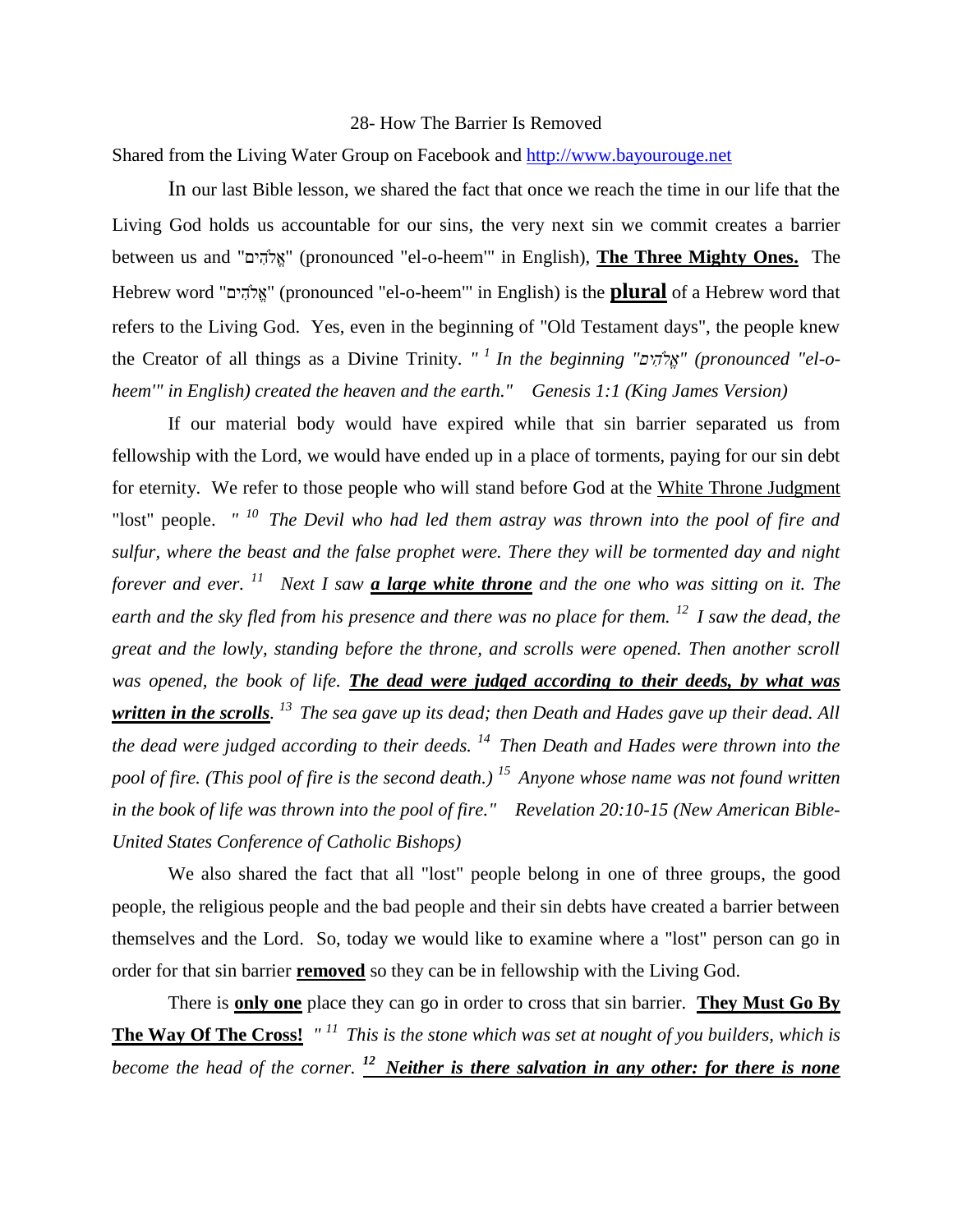## *other name under heaven given among men, whereby we must be saved. " Acts 4:11-12 (King James Version)*

As Jesus Christ looked down through the corridors of time, He realized that if He did not give His life to pay our sin debt, we would have to pay for our sins through eternity in the Lake of Fire. In other words, Jesus Christ took what we deserved, death, so that we could have what He deserved, eternal life. At the moment that we go to God in prayer, ask God to forgive us of our sins and ask that the payment Jesus Christ gave on the cross, pay our sin debt, **our sin debt is paid!** God says He puts our sins as far as the east is from the west. At that moment, everything has been forgiven and forgotten. *" <sup>11</sup>As high as the sky is above the earth, so great is his love for those who respect him. <sup>12</sup>He has taken our sins away from us as far as the east is from west. <sup>13</sup>The LORD has mercy on those who respect him, as a father has mercy on his children. <sup>14</sup> He knows how we were made; he remembers that we are dust. <sup>15</sup>Human life is like grass; we grow like a flower in the field. <sup>16</sup>After the wind blows, the flower is gone, and there is no sign of where it was. <sup>17</sup>But the LORD'S love for those who respect him continues forever and ever, and his goodness continues to their grandchildren <sup>18</sup>and to those who keep his agreement and who remember to obey his orders. <sup>19</sup>The LORD has set his throne in heaven, and his kingdom rules over everything." Psalm 103:11-19 (New Century Version)*

Before salvation, we had a problem most people have never considered. There is no sin in God! He is perfect and He proved that by projecting Himself into a material body like ours (but without an old sin nature) and living on this earth among mankind for 30 plus years and never, ever committed one single sin, that is, He never, ever broke one of the laws of God. In other words, the Lord is perfect righteous. We can say that He is  $+R$ . But what about us? What was our condition before we were saved? *" <sup>6</sup>All of us have become like something unclean, and all our righteous acts are like a polluted garment; all of us wither like a leaf, and our iniquities carry us away like the wind. <sup>7</sup>No one calls on Your name, striving to take hold of You. For You have hidden Your face from us and made us melt because of our iniquity." Isaiah 64:6-7 (Holman Christian Standard Bible)*

*" <sup>9</sup>What then? are we better than they? No, in no wise: for we before laid to the charge both of Jews and Greeks, that they are all under sin; <sup>10</sup>as it is written, There is none righteous, no, not one; <sup>11</sup>There is none that understandeth, There is none that seeketh after God; <sup>12</sup>They have all turned aside, they are together become unprofitable; There is none that doeth good, no,*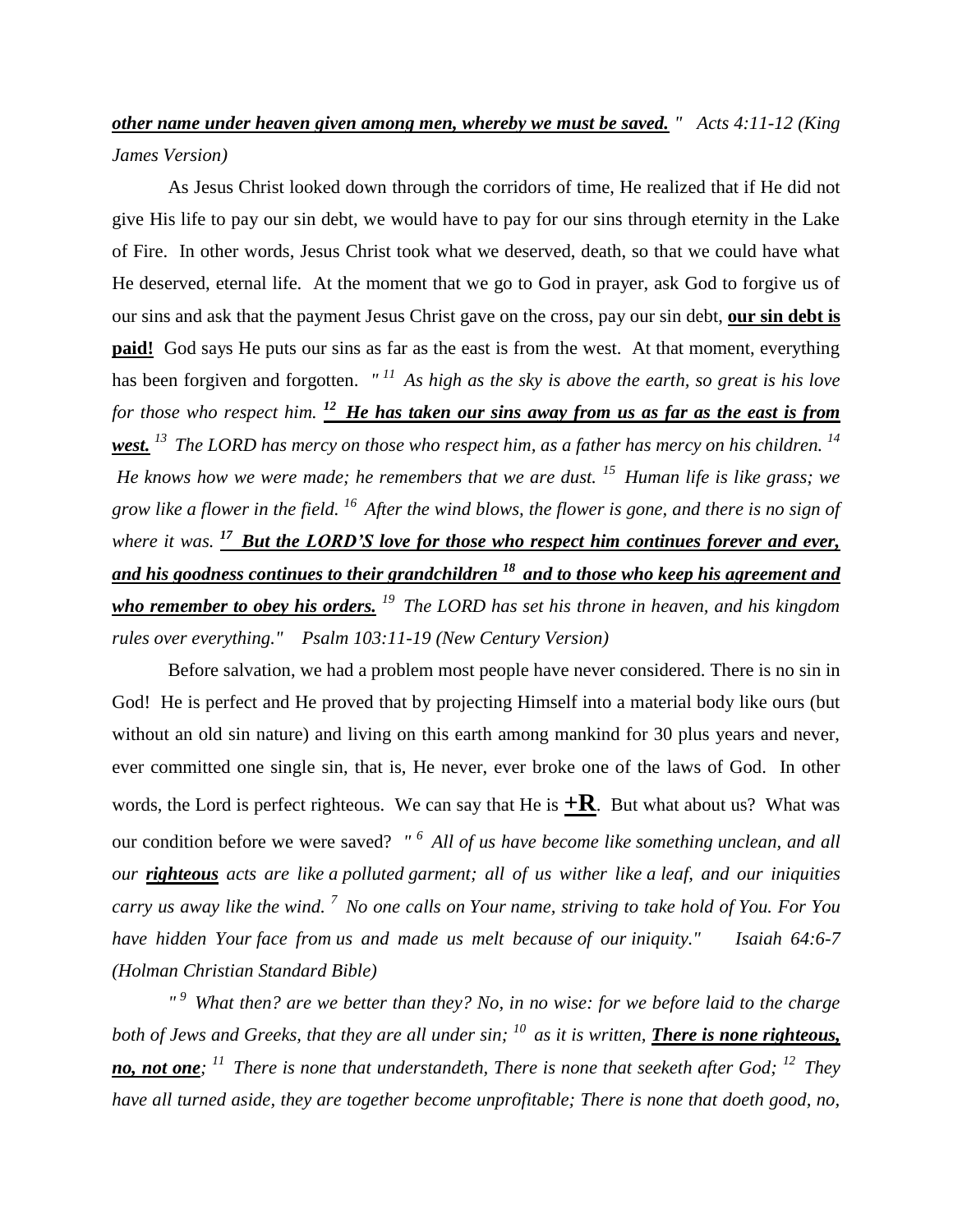*not, so much as one: <sup>13</sup>Their throat is an open sepulchre; With their tongues they have used deceit: The poison of asps is under their lips: <sup>14</sup>Whose mouth is full of cursing and bitterness: <sup>15</sup> Their feet are swift to shed blood; <sup>16</sup>Destruction and misery are in their ways; <sup>17</sup>And the way of peace have they not known: <sup>18</sup>There is no fear of God before their eyes." Romans 3:9-18 (American Standard Version)*

So, in the eyes of the Lord, **at one time**, those of us who have been born again were **-R**. We had no righteousness at all. **Now We Have Found The Problem**. God, who is  $+R$ , could not fellowship with us as long as we were **-R**. The people who are trying to make it to heaven by being good are **-R!** The people who are trying to make it to heaven by being religious are **-R!** The bad people who have either given up **(**class **(A))** or those who have been turned over to a reprobate mind (class **(B))** are **-R!**

In order for a lost person to have fellowship with God, they must become  $+{\bf R}$  and there is only one place they can get **righteousness**. Jesus Christ was sinless. He was and is  $+R$ , **perfect righteousness**. At the moment we go to God in prayer, ask God to forgive us of our sins and ask that the payment Jesus Christ gave on the cross pay our sin debt, the **righteousness** of Christ is credited to our account in Heaven by a process called I-M-P-U-T-A-T-I-O-N. Imputation is an accounting term and it means to take out of debt and put to the good.

<sup>" 20</sup> For **no one is put right in God's sight by doing what the Law requires**; what the *Law does, is to make us know that we have sinned.* <sup>21</sup> *But now God's way of putting people right with himself has been revealed. It has nothing to do with law, even though the Law of Moses and the prophets gave their witness to it. <sup>22</sup>God puts people right, through their faith in Jesus Christ. God does this to all who believe in Christ, because there is no difference at all: <sup>23</sup> everyone has sinned and is far away from God's saving presence. <sup>24</sup>But by the free gift of God's grace, all are put right with him through Christ Jesus, who sets them free. <sup>25</sup>God offered him, so that by his blood he should become the means by which people's sins are forgiven through their faith in him. God did this in order to demonstrate that he is righteous." Romans 3:20-25 (Todays English Version)*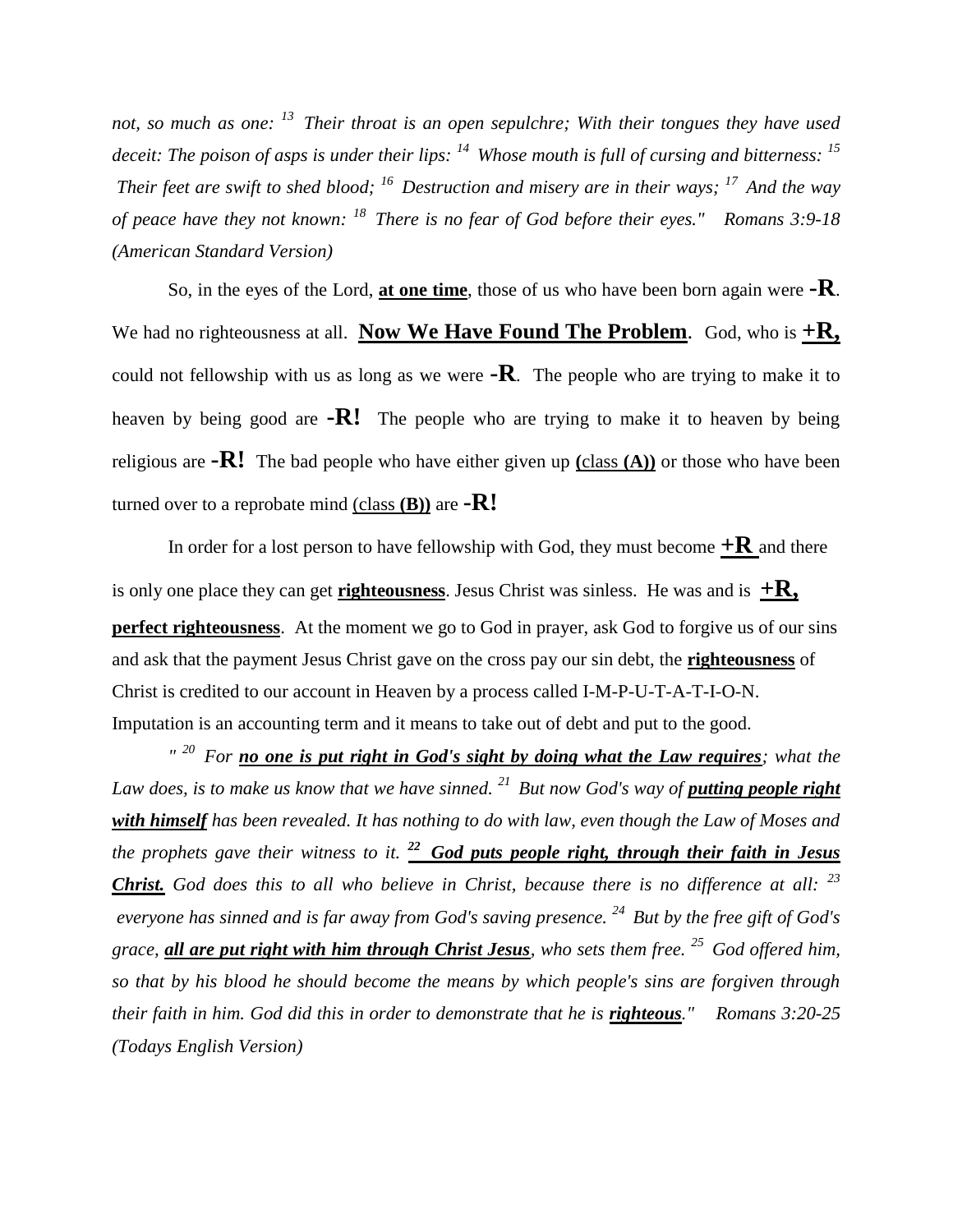Imputed righteousness is a concept in theology, proposing that the righteousness of Christ is imputed to us, that is, treated as if it were ours because of our faith in Jesus Christ. **One of the places we find it described is Romans 4:20-25**. This passage is speaking about Abraham and the King James Version of the Bible uses a lot of personal pronouns. With your permission, we will insert the name of the person and thing they are referring to as we read the passage. If you use the King James Version, you might want to open your Bible and read along. *" <sup>20</sup>Abraham staggered not at the promise of God through unbelief; but was strong in faith, giving glory to God; <sup>21</sup>And being fully persuaded that, what God had promised, God was able also to perform. <sup>22</sup>And therefore the righteousness of the promised Messiah was imputed to Abraham for righteousness. <sup>23</sup>Now it was not written for Abraham's sake alone, that the righteousness of the promised Messiah was imputed to Abraham; <sup>24</sup>But for us also, to whom the righteousness of the Messiah shall be imputed, if we believe on him that raised up Jesus our Lord from the dead; <sup>25</sup>Who was delivered for our offences, and was raised again for our justification." Romans 4:20-25 (King James Version - edited by Robert Tanner, the Living Water group on Facebook)*

As an example of how imputation works, let's say you owe a ten million dollar debt and it has to be paid off tomorrow morning or they will put you in jail. **FOLLOW ME NOW.**  Suppose we said, "You're real nice folks and we hate to see you go to jail. Here is a cashier's check for ten million dollars". Now you could either lean back and say, "No, I would rather go to jail and pay the debt myself" or you could accept our free gift. **FOLLOW ME NOW.**  Suppose you **did not** have any money in your checking account. If you deposited the check in your checking account and you used the money to pay your debt, how much money would you have left in your checking account?

THAT"S RIGHT! You would not have any money left in your account. You just broke even. But do you remember that we said that imputation means to take out of debt and put to the good? To take out of the red and put into the black? **If you just broke even, that would not be imputation.** But suppose we said, "Here is **another** cashier's check for **another** ten million dollars so that you will never go into debt again". How much have we given you?

THAT'S CORRECT. We have given you twenty million dollars. We gave you ten million dollars to pay your past debts and ten million dollars to pay for your future debts. **THAT'S AN EXAMPLE OF IMPUTATION!**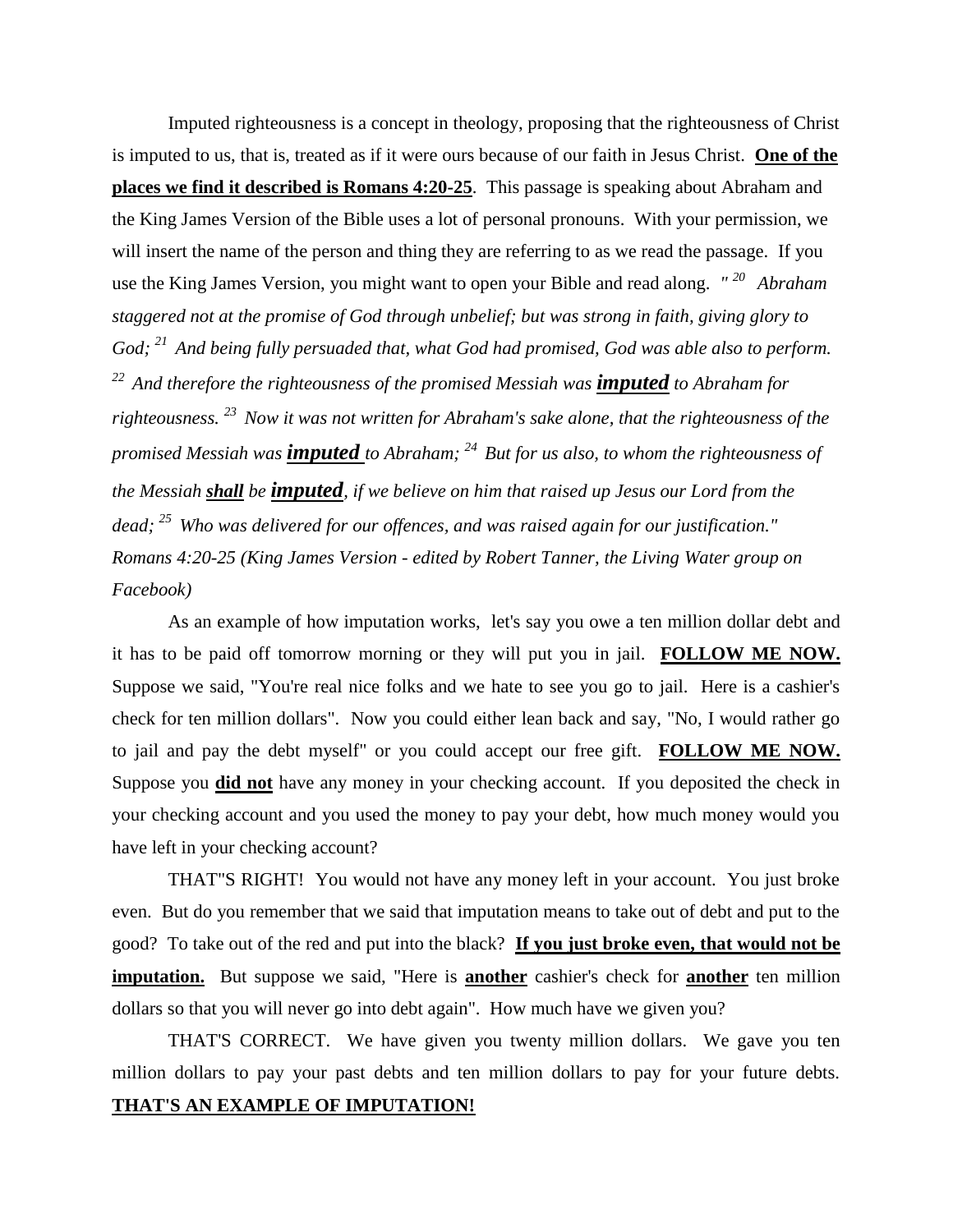The Lord had the apostle Paul use the Greek equivalent of the English word "impute" when Paul recorded Romans 4:20-25 so we could understand how salvation works. At the moment we to God seeking salvation, there is **not only** enough of the righteousness of Christ applied to our account in Heaven to pay for our past sins but there is also enough of the righteousness of Christ applied to our account in Heaven to pay for our future sins as well.

**NOW I KNOW WHAT YOU'RE THINKING!** Hmmm. If all my future sins are already paid for, I can go out and sin and have a good time. But we will show you why that won't work.

Do you remember when we shared that we have **two bodies**? One of the scriptures that proves that we have two bodies is found in 2nd Corinthians 4:16. *" <sup>16</sup>For which cause we faint not; but though our outward man perish, yet the inward man is renewed day by day." 2 Corinthians 4:16 (King James Version)*

Let's look at the spiritual body first. At the moment we go to God in prayer, ask God to forgive us of our sins and ask that the payment Jesus Christ gave on the cross pay our sin debt, fellowship is restored between our spiritual body and the Living Three Mighty Ones.

The fellowship that is restored between our spiritual body and the Living Three Mighty Ones is **E-T-E-R-N-A-L** fellowship. One of the places that is proven is 1st John 3:9 in the New King James version of the Bible*. " <sup>9</sup>Whoever has been born of God does not sin, for His seed remains in him; and he cannot sin, because he has been born of God.* 1st John 3:9 teaches us that the part of us that is born of God will never sin. Now my material body was not born of God. It was born of my earthly mother and father. But there is a part of me that was born of God, my spiritual body. 1st John 3:9 teaches that once the **spiritual** body is "born again" or restored back to fellowship with God, our **spiritual** body will never sin. This truth is repeated in 1st John 5:18 in the King James Translation of the Bible where we are given even more details. " *<sup>18</sup>We know that whosoever is born of God sinneth not; but he that is begotten of God keepeth himself, and that wicked one toucheth him not."*. **That's right!** 1st John 5:18 not only tells us that the part of us that is born of God will never sin, it also tells us **that the Wicked One, Satan, cannot tempt or touch the spiritual body once it has been "born again"!!!**

Why can't **the Wicked One, Satan, tempt or touch the spiritual body once it has been "born again"?** One of the purposes of a seal is to keep someone from tampering with the contents that are sealed? *" <sup>13</sup>When you heard the message of truth, the gospel of your salvation,*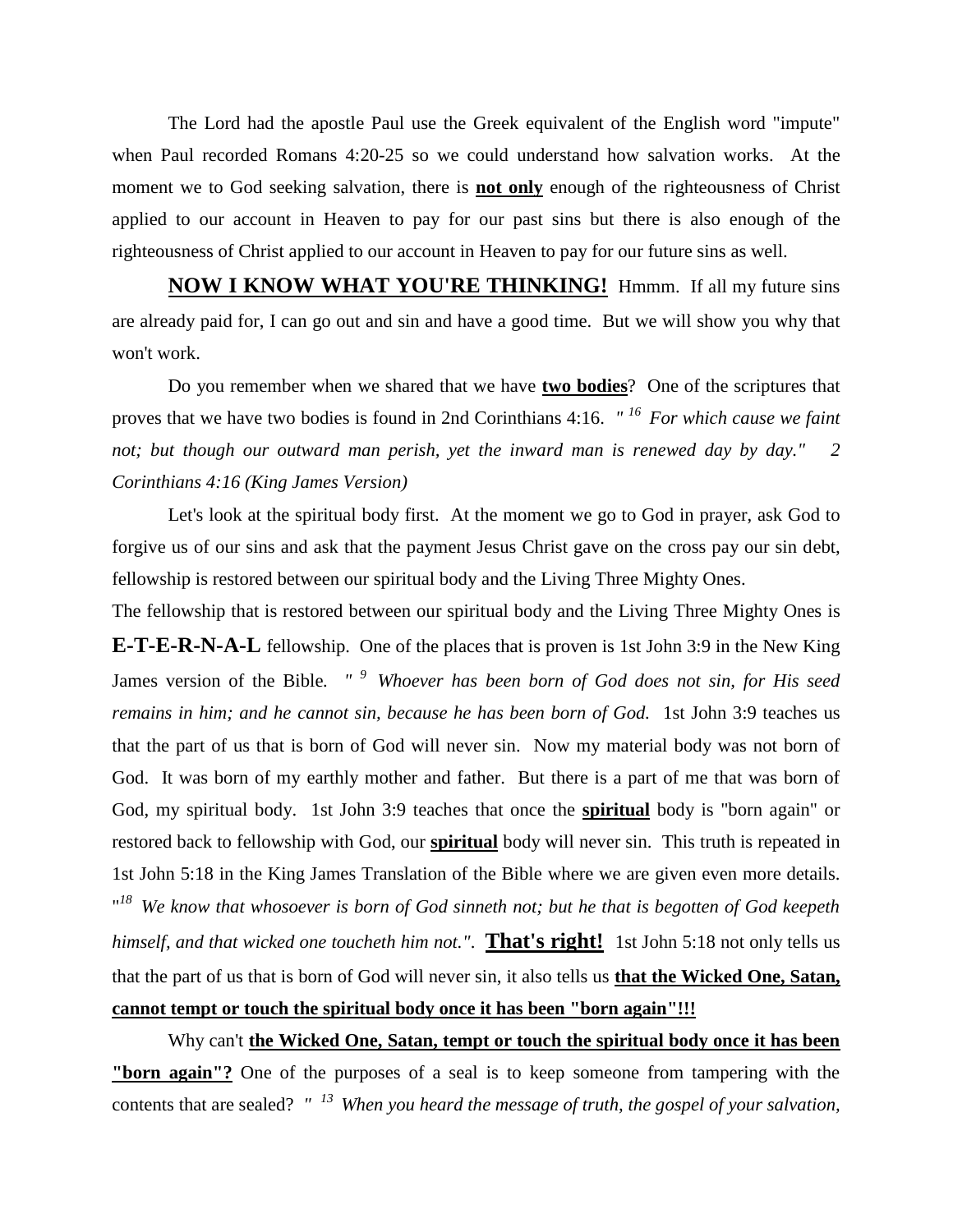*and when you believed in Him, you were also sealed with the promised Holy Spirit." Ephesians 1:13 (Holman Christian Standard Bible)*

*" <sup>29</sup>Let no corrupt communication proceed out of your mouth, but that which is good to the use of edifying, that it may minister grace unto the hearers. <sup>30</sup>And grieve not the Holy Spirit of God, whereby ye are sealed unto the day of redemption." Ephesians 4:29-30 (King James Version)* 

## **NOW IF SATAN CANNOT TOUCH OR TEMPT THE SPIRITUAL BODY ONCE IT HAS BEEN "BORN AGAIN" AND THE SPIRITUAL BODY CAN NEVER SIN, THE SPIRITUAL BODY CANNOT LOSE ITS SALVATION, CAN IT????**

Now We Come To The Trouble Area-**The Material Body**. At the moment you and I go to God in prayer, ask God to forgive us of our sins and we ask that the payment Jesus Christ gave on the cross pay our sin debt, every sin our **material body** has ever committed has been forgiven and forgotten. At that moment in time, the material body is in fellowship with God, but it is a different type of fellowship than the fellowship the spiritual body enjoys **because our material body still has its old sin nature**. It is **T-E-M-P-O-R-A-L** or earthly fellowship. We might even say **temporary** fellowship. It is true that every **past** sin the material body has ever committed has been forgiven and forgotten, **not** every future sin. Our material body will only be forgiven of sins it commits in the future if we repent and confess those future sins. Then God says He will also put our future sins as far as the East is from the West. That's why Paul cried out, *" <sup>24</sup>Unhappy man that I am! who will rescue me from this death-burdened body?" Romans 7:24 (Weymouth New Testament).*

Perhaps the material body is in fellowship with God for five minutes, ten minutes or maybe even fifteen minutes. And then our material body commits another sin. Again, our material body has an old sin nature that was never changed at the moment of salvation. In fact, if your material body liked to eat banana pudding before you are saved, it will still enjoy eating banana pudding after you are saved! Our material bodies have never wanted to do the will of God in the past, they do not want to do the will of God now and they never will want to do the will of God in the future. That is why our material body is not going to get out of this world alive. Sometime in the future God will give our "born again", spiritual body, a sinless, heavenly glorified body to live in for eternity. Therefore, when our material body commits a sin, it is out of temporal or earthly fellowship with God.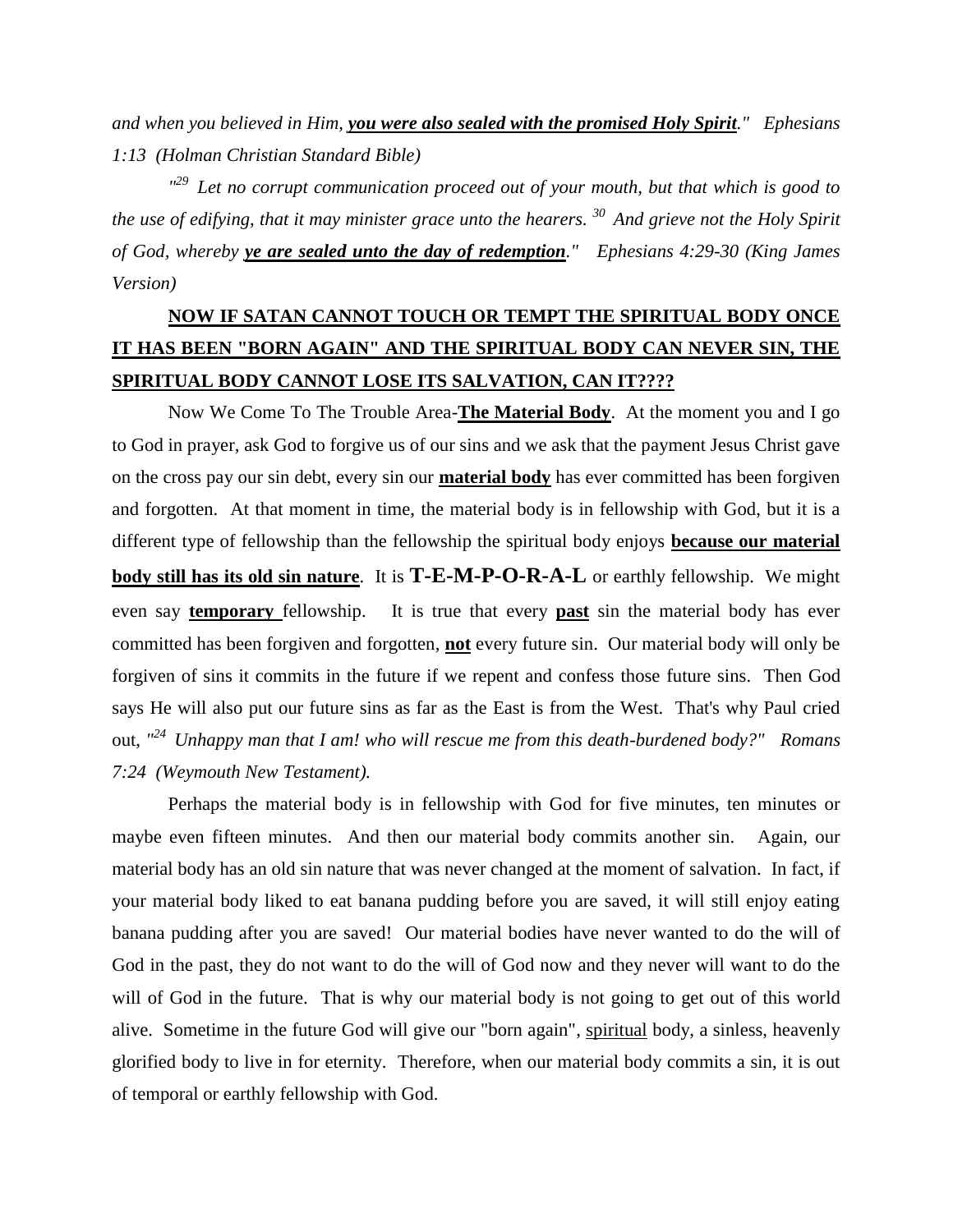One of the scriptures that proves that when our material body commits a sin, it is out of temporal or earthly fellowship with God is found in the New King James translation in 1st John 1:5-6. *" <sup>5</sup>This is the message which we have heard from Him and declare to you, that God is light and in Him is no darkness at all. <sup>6</sup>If we say that we have fellowship with Him, and walk in darkness, we lie and do not practice the truth. ".* Darkness is descriptive of sin. When 1st John 1:5-6 says that there is no darkness in God, it means that there is no sin in God. Verse 6 tells us that if we claim to be in fellowship with God but our material body is walking in sin, we are lying. Our material body is out of fellowship with God. We know the writer is speaking of the material body being out of fellowship because in 1st John 3:9, he tells us that the part of us that is born of God will never sin. But in 1st John 1:5-6, he tells us that something is sinning. It has to be the material body and when it sins it is out of fellowship with God.

**Now what happens?** When we went to God in prayer, asked God to forgive us of our sins and asked that the payment Jesus Christ gave on the cross pay our sin debt, God adopted us as one of His children. Up until that time, we were one of God's creations but we **were not** one of His children, that is, we are not a member of the Family of God. Now, **after salvation**, God will deal with us as a loving father would deal with one of his children who is doing something they should not be doing. One of the places this is described is Hebrews 12:5-8. *" <sup>5</sup>You have also forgotten the exhortation addressed to you as sons: "My son, do not disdain the discipline of the Lord or lose heart when reproved by him; <sup>6</sup>for whom the Lord loves, he disciplines; he scourges every son he acknowledges." <sup>7</sup>Endure your trials as "discipline"; God treats you as sons. For what "son" is there whom his father does not discipline? <sup>8</sup>If you are without discipline, in which all have shared, you are not sons but bastards. <sup>9</sup>Besides this, we have had our earthly fathers to discipline us, and we respected them. Should we not (then) submit all the more to the Father of spirits and live? <sup>10</sup>They disciplined us for a short time as seemed right to them, but he does so for our benefit, in order that we may share His holiness. <sup>11</sup>At the time, all discipline seems a cause not for joy but for pain, yet later it brings the peaceful fruit of righteousness to those who are trained by it. <sup>12</sup>So strengthen your drooping hands and your weak knees. <sup>13</sup>Make straight paths for your feet, that what is lame may not be dislocated but healed." (New American Bible-United States Conference of Catholic Bishops)* 

**This Scripture Explains Why A "Saved" Person Cannot Sin And Get Away With It. God disciplines His children when they sin.** Notice verse 8. The inspired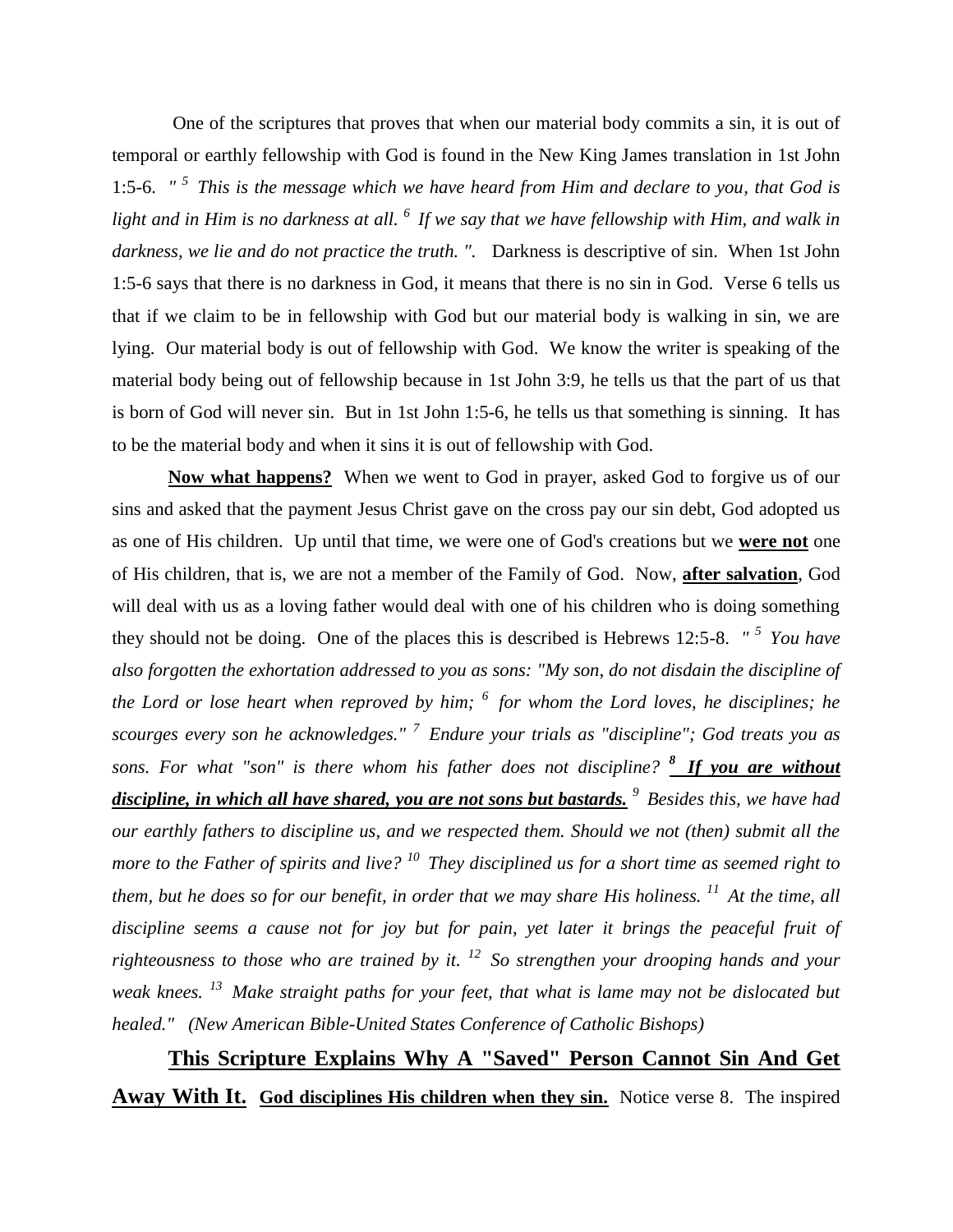writer tells us that if we can sin and we do not receive chastisement, we are not really a child of God. We are an illegitimate person who just claims to be a child of God.

Let us ask you a question. Suppose you had a child who was playing baseball in a vacant lot next to the home of Mr. Jones. Suppose your child hit the baseball so hard that it flew past center field and broke one of Mr. Jones' window. Suppose your child told you that after they had broken the window, they had gone over and helped Mr. Jones clean up the broken glass and your child offered to pay to replace the broken window. Would you discipline your child? I would not discipline my child either because the child had repented and was trying to make restitution.

But suppose your child ran home after they broke the window and soon you heard a knock on your door. Mr. Jones came over to tell you what your child had done but your child, when confronted, denied breaking the window. If you were certain that your child did, indeed, break the window, would you discipline your child?

Therefore, when our material body sins, we can avoid the discipline if we will repent, confess our sins and ask for forgiveness. But, on the other hand, if we refuse to admit that we have sinned, we can expect discipline.

But let's say that we are being whipped and we want the whippings to stop. **How can we get the whippings to stop?** Earlier, when we read 1st John 1:5-6 in the New King James translation, we found, "*" <sup>5</sup>This is the message which we have heard from Him and declare to you, that God is light and in Him is no darkness at all. <sup>6</sup>If we say that we have fellowship with Him, and walk in darkness, we lie and do not practice the truth."*

*So, we found out in 1st John 1:5-6 what causes us to lose fellowship with the Lord!*  **WE WALK IN SIN!** Now, two verses later, the Lord tell us how His children can have that fellowship restored. *" <sup>8</sup>If we say that we have no sin, we deceive ourselves, and the truth is not in us. <sup>9</sup>If we confess our sins, he is faithful and just to forgive us our sins, and to cleanse us from all unrighteousness. <sup>10</sup>If we say that we have not sinned, we make Him a liar, and His word is not in us." 1 John 1:8-10 (King James Version)*

We understand the discipline of our earthly fathers. All "saved" people should understand the discipline of our Heavenly Father also. The only reason for the "woodshed experience" is to bring us to the place where we will repent and confess our sins. Therefore, when we commit a known sin, if we will repent and confess that sin and ask for forgiveness, our Heavenly Father will not have to bring us to the "woodshed".